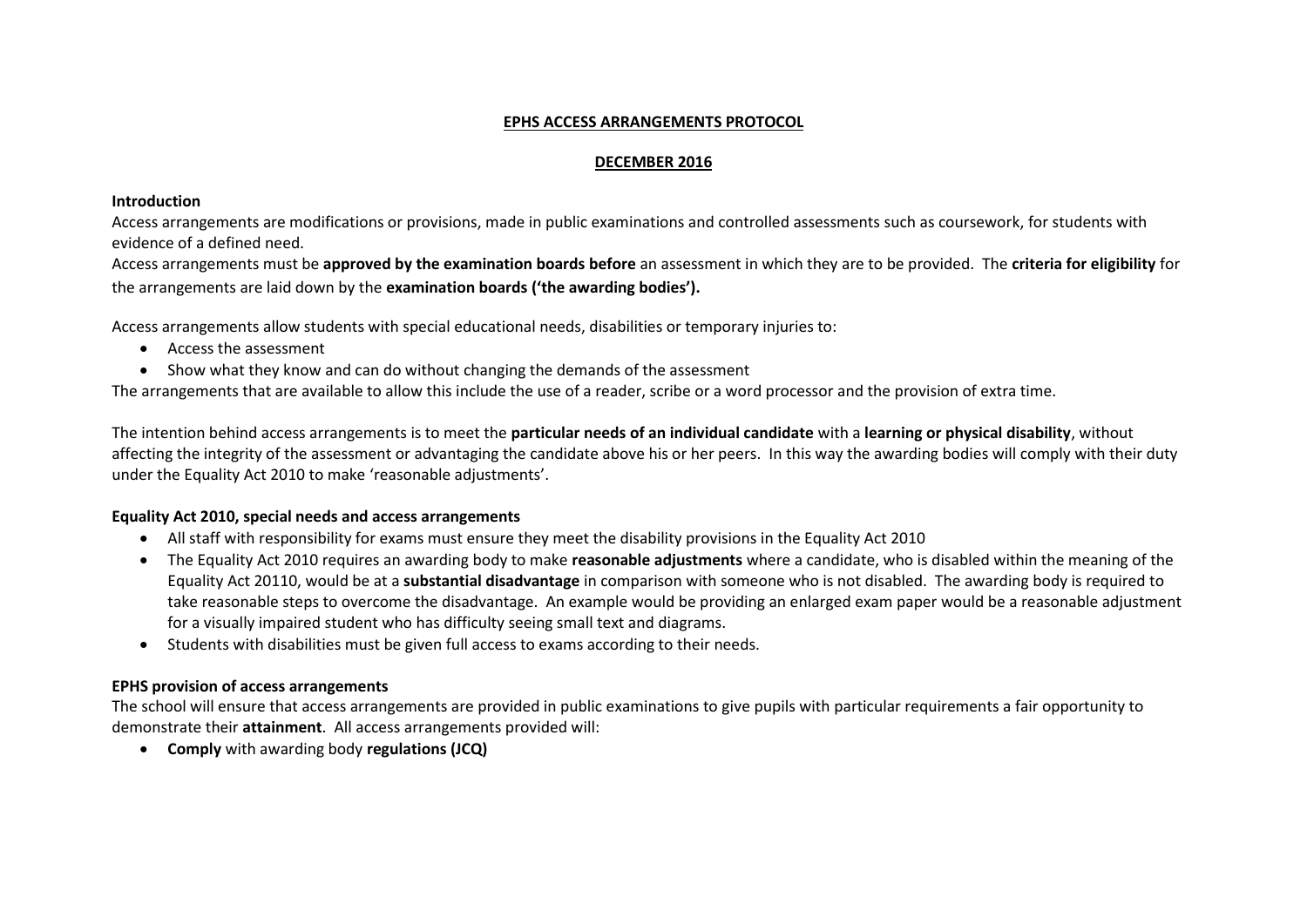- Be backed by the required **evidence of need** and **history of provision.** Any student who has access arrangements **must have evidence of using this provision over a period of time**. If a child does not have the evidence of their normal way of working across their subjects they are not entitled to access arrangements
- **Reflect** the support **arrangements** to which the students concerned have been **accustomed in class. The provision should be their normal way of working**
- A student entitled to access arrangements will receive this provision in **all domestic and public exams**
- **The decision to use** the access arrangement **rests with the student** and they should demonstrate the use of it during domestic examinations. **If a student does not use the arrangement the school may remove this provision as it will be considered malpractice.**

#### **Procedure**

### **KS3**

- The SENCO, in collaboration with the Transition/Year 7 Leader will identify students who were provided with access arrangements in primary school, and consider the evidence available on the likely need for continuance of provision, in class and in tests and assessments. Teachers will be advised of these previous arrangements, and will be asked to ensure that students are able to access appropriate support in the classroom, and in tests – teachers will then be able to provide feedback on student needs. Any provision which continues to be necessary will help establish the provision as the student's normal way of working. A student who has a difficulty with writing, and who has used a word processor in their tests, for example, should be enabled to use a google chrome book, laptop or a word processor for as much of their work as possible, within the constraints of the classroom setting. Similarly if they have needed additional time to complete tests, they should be afforded additional time in the classroom and in tests as far as possible.
- Throughout KS3 the SENCO will seek, and give, feedback on whether arrangements that are provided remain justified, necessary and effective. Throughout KS3 teachers will be asked by the SENCO to identify students whose presentation or performance in class activities, or in tests and assessments, indicates they may be at a substantial disadvantage in tests and assessments, due to a learning difficulty or other barrier to access. The SENCO will ensure that these students' needs are assessed, and that appropriate support and intervention are put in place. The provision will be recorded as evidence of the history of need and provision.
- Teachers may be asked to explore alternative ways in which students may be supported to overcome difficulties accessing tests and assessments, or to test whether a particular arrangement does effectively address a student's difficulties.
- The SENCO will access any professional reports or assessments available to, or requested by, the school, with a view to identifying students' need for support provisions in class, and access arrangements in tests and internal examinations. Teachers will be advised about these students' needs.
- The SENCO will liaise with the students' teachers, pastoral staff and Year Leaders in identifying and finalising the students for whom provision of access arrangements is appropriate. As far as possible, those students who are likely to meet the requirements of the GCSE examination boards relating to access arrangements will be identified by the start of the summer term in Year 9, and those arrangements notified to students and parents in time for the end of Key Stage examinations.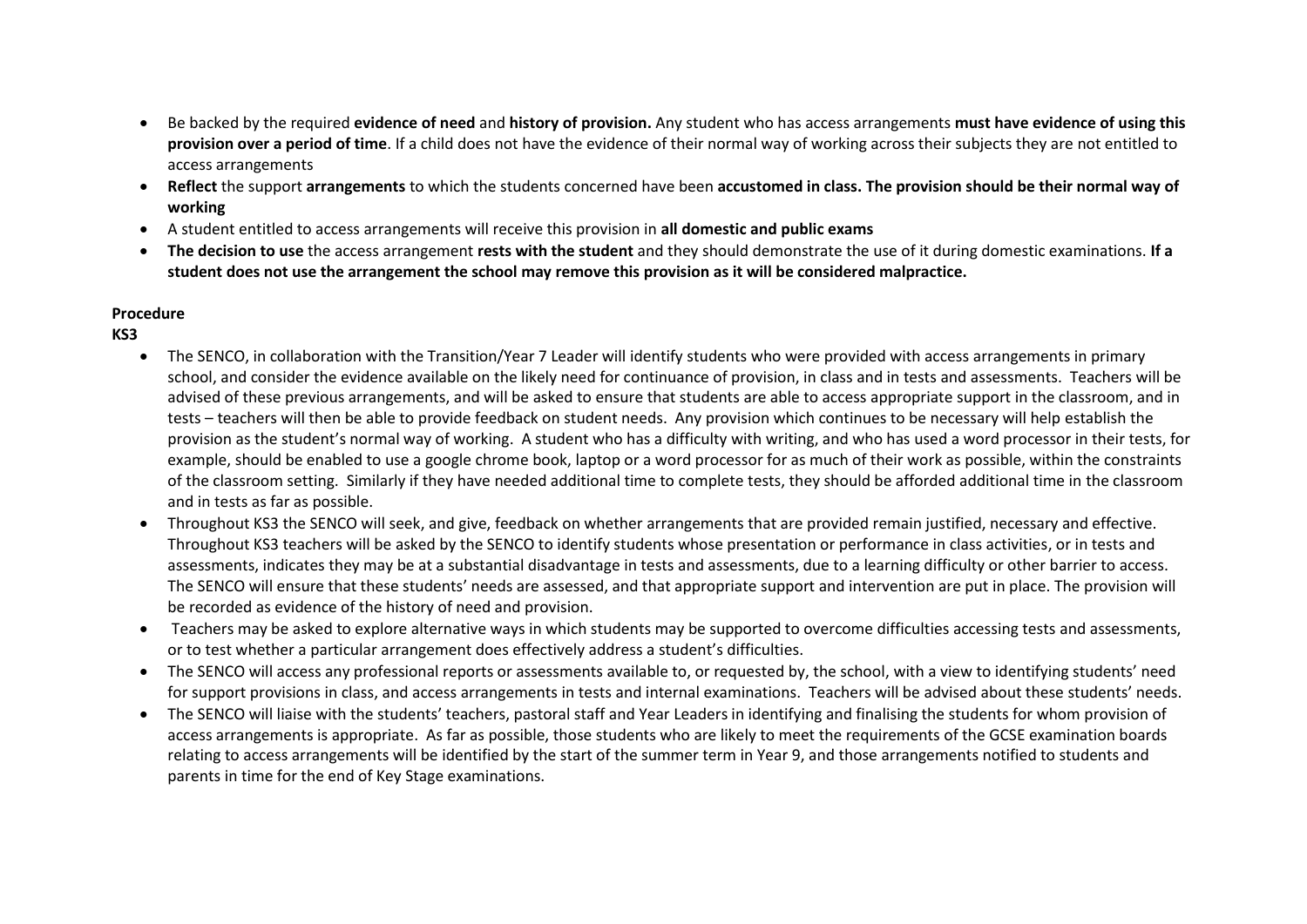- In year 9 as a result of Spring term assessment the SENCO will consult with the Heads of the core subjects and the Examinations Officer, to consider which students needed and made use of the access arrangements provided in the examinations.
- For those arrangements for which the rules require an assessment by a specialist teacher, in addition to a history of need and provision, assessments will be arranged for the start of the **summer term in Year 9**. The school will bear the costs of the assessment by the specialist teacher.
- In addition to this assessment teachers must also provide evidence that this is the child's normal way of working. All teachers will be required to completed the evidence form meeting the five condition (appendix 1)
- Parents will be notified if their child is entitled to access arrangements.

#### KS4

- All students who have been granted access arrangements will be highlighted for KS4. Their provision will be their normal way of working. For example, if a child is entitled to extra time, they will have extra time for all work in lessons.
- Applications will be made by the examinations officer, by the **31st October** at the latest, to ensure that access arrangements are in place for any controlled assessments in the autumn term.
- The SENCO, together with heads of department, will ensure that teachers make appropriate provision for students to ensure their normal way of working reflects their agreed access arrangements.

#### **KS5**

- Students who were in EPHS for Key Stage 4 will be considered for eligibility for access arrangements in Key Stage 5 by the SENCO in conjunction with the Head of 6<sup>th</sup> form, and examinations officer, and a similar procedure implemented as at the start of Key Stage 4.
- **New students transferring into EPHS 6<sup>th</sup> form** from another school must bring evidence of previous access arrangements with them, and present these to the Head of 6<sup>th</sup> form by the 1<sup>st</sup> of September in Year 12. This evidence should include any professional reports, together with Form 8, a copy of any Approval provided by the examination boards and any other evidence recorded by the previous school describing the history of need and provision.

#### **Exceptions to the Process**

**•** If concerns are raised after the start of KS4 the teacher raising the concern will need to provide evidence and complete the five conditions in order for SENCo to consider any provision change. An application will only be made if all the necessary evidence to support an application has been collated.

When students join the school after the start of Key Stage 4 the SENCO will consider information passed on by the previous school, or by the family, about eligibility or provision of access arrangements. Parents are requested to complete the admission form noting any access arrangements. Teachers will be asked to make appropriate provision for the student in class and in tests and assessments, and to monitor whether the student needs or makes use of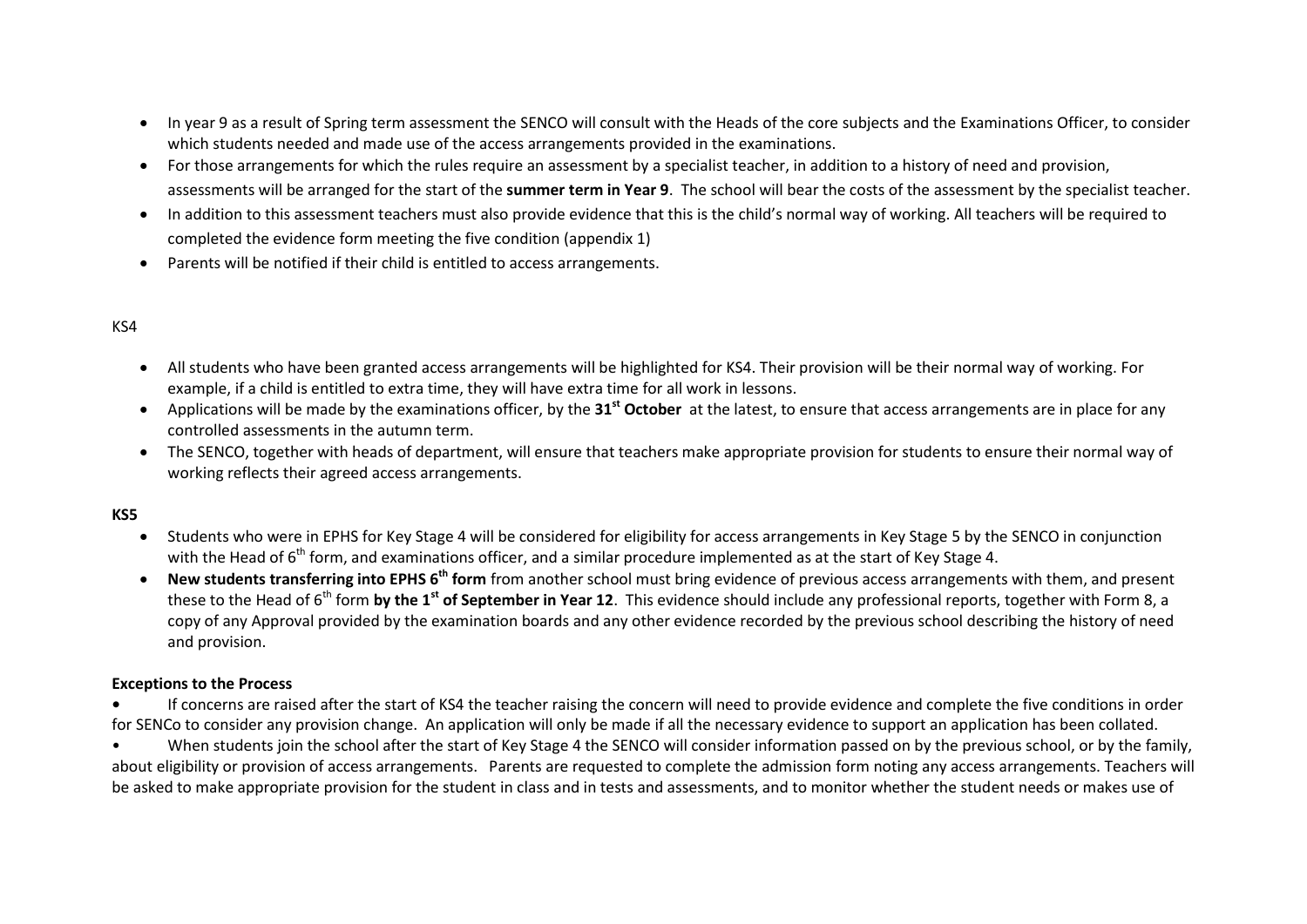the provision. If the necessary evidence of need and provision is available, an assessment by the specialist teacher will be arranged and action taken accordingly. If sufficient evidence is not available, from within the school or from assessments, an application will not be made.

 Any emergency application for medical concerns need to be referred to the examinations officer and SENCo who must be satisfied that the need is genuine and may request supporting evidence.

#### **Independent reports or other evidence provided by outside agencies/professionals/parents**

- The school will follow the regulations laid down by the examination boards when considering any evidence or report or assessment or other evidence provided to the school in relation to a student's eligibility for access arrangements**. Such evidence can only be considered alongside school data, history of need and the pupil's normal way of working, which must be demonstrated over a significant period of time**.
- Reports from primary school are **not valid as evidence for access arrangements** in secondary school, and testing by a specialist teacher identified by the school will always be required in the absence of any other valid and appropriate assessment which complies with the regulations.
- If parents believe they have documentation which indicates that access arrangements may be appropriate for their child, they must notify the SENCO or the examinations officer on entry to the school, or as soon as possible after they become aware that there may be an issue to consider.

#### **Internal responsibilities**

**SENCO**

- The SENCO has overall responsibility for determining whether the school has sufficient, relevant and appropriate evidence to apply for access arrangements for students.
- The SENCO will compile all the necessary evidence for applications, and arrange any testing/assessment to be carried out by a specialist teacher or other professional. All evidence and test results will be available to the Examinations Officer by the 31<sup>st</sup> October, and the Examinations Officer will make the online applications.
- Throughout the academic year the SENCO and the examinations officer will liaise about any new students, or students who make an emergency application
- At the start of the exams series the SENCO and the Examinations Officer will liaise about rooms, and the provision and arrangements for any approved access arrangements.

#### **Teachers**

 Teachers have responsibility for identifying students to be considered and assessed for access arrangements, based on their presentation in class and internal tests and assessments. Teachers will be provided with guidance and advice about the basis on which access arrangements are provided, and the regulations which apply. Students identified must be notified to the SENCO who can then discuss the student's identified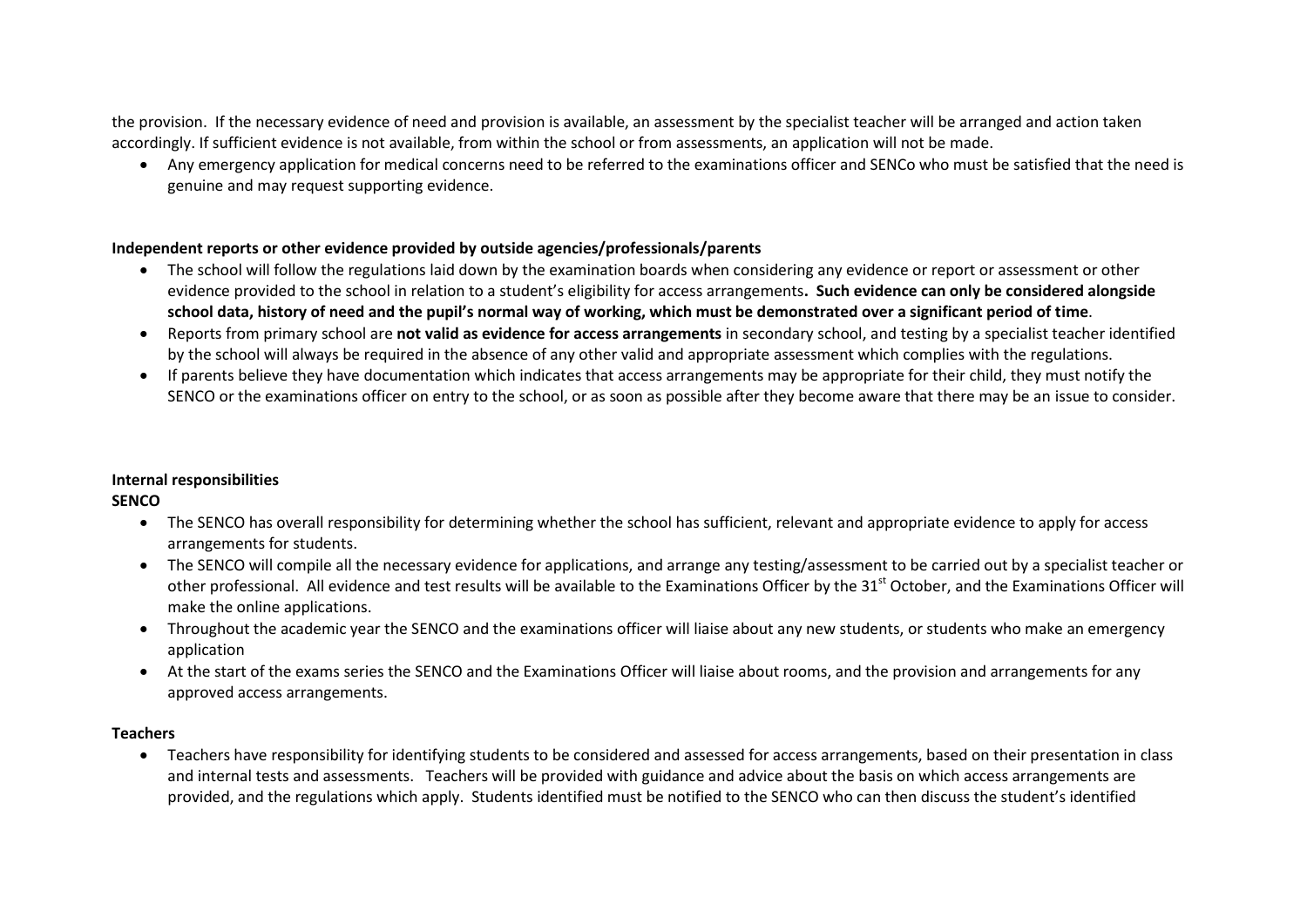difficulty or need with the teacher, and suggest ways in which access arrangements may be appropriate and effective in addressing a disadvantage which the student is experiencing. The teacher is required to complete the five conditions and change the provision for the student of the one outlined in their access arrangement. The teacher may need to carry out exploratory assessment tasks with the student to develop the school's evidence about the relevant of access arrangements to the student's ability to access tests and assessments. Teachers must follow the procedure outline above when identifying students. If a child does not have the evidence of their normal way of working across their subjects they are not entitled to access arrangements

#### **Examinations officer**

- The Examinations Officer will liaise with the SENCO at the end of each exam series (both domestic and public), to identify how access arrangements were used in exams by students who will be going on to take more examinations the following year.
- At the start of the exams series the SENCO and the Examinations Officer will liaise about rooms, and the provision and arrangements for any approved access arrangements.

#### **Head teacher**

 The Headteacher has overall responsibility for the school's compliance with the relevant legislation and regulations relating to examination access arrangements.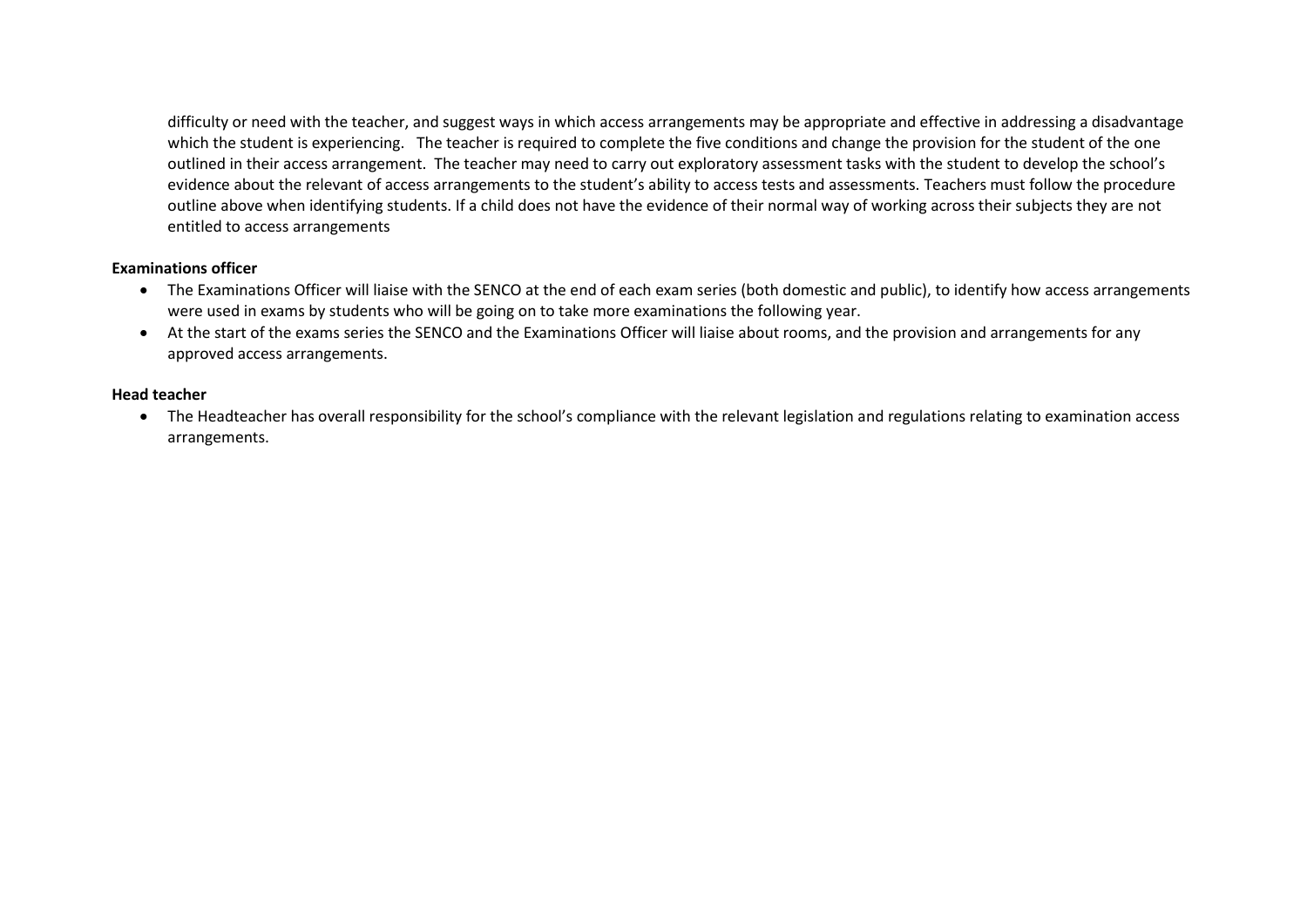## **ACCESS ARRANGEMENTS PROCEDURE**

# Stage 1 – shortlisting (start of summer term year 9)

- Draft list created of students most likely to be eligible for access arrangements in KS4. List sourced from:
	- **Students identified with SEN.**
	- evidence of need and provision in KS3
	- students identified by teachers and in particular the English department
- Evidence of history of need and provision drawn up, and evaluated by SENCO
- Any further testing of need carried out in conjunction with teachers
- Students identified for assessment by specialist teacher, and parental consent sought.
- Teachers to complete five conditions



- Examinations Officer makes applications using online system
- SENCO to supply any additional information if referral made
- SENCO, student, parents and teachers informed of outcome
- SENCO arranges necessary in-class & test provision to ensure history of provision can be evidenced

## Stage 2 – assessment (May of Year 9)

Specialist assessor (internal or external) assesses those students with a history of need and provision, and for whom evidence in the form of standardised scores is required by the examination boards.



## Stage 3 - compilation of evidence (by  $31<sup>st</sup>$  October)

- Form 8 completed for all students for whom applications will be made
- Any additional letters/ file notes by the SENCO, required by the regulations, to be written
- All necessary evidence of the identification of the students' needs by teaching staff to be provided and compiled
- Examinations officer and headteacher confirm availability of necessary evidence